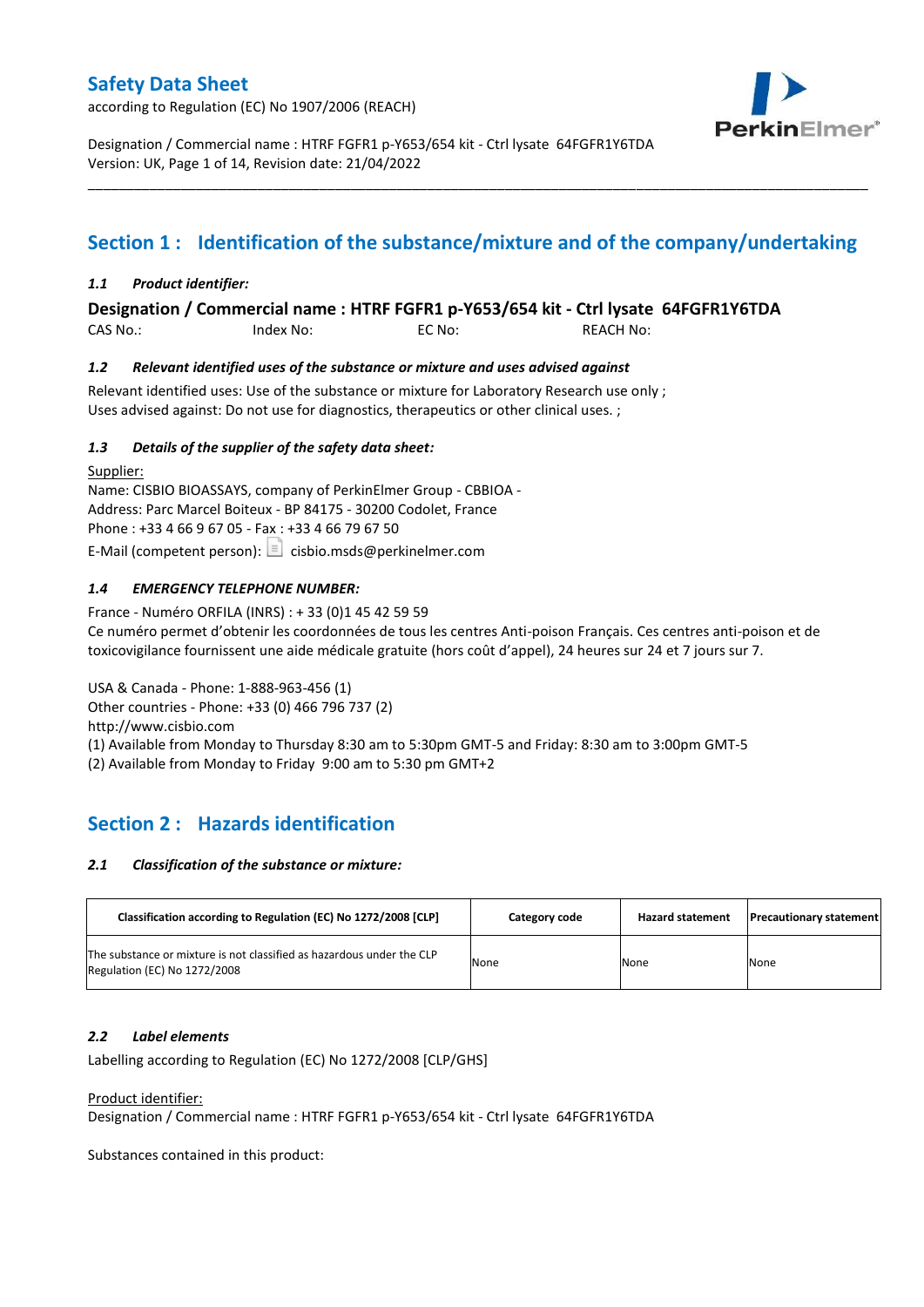according to Regulation (EC) No 1907/2006 (REACH)



Designation / Commercial name : HTRF FGFR1 p-Y653/654 kit - Ctrl lysate 64FGFR1Y6TDA Version: UK, Page 2 of 14, Revision date: 21/04/2022

Hazard pictograms

Signal word:

Hazard and precautionary statements:

#### *2.3 Other hazards*

The mixture contains substances classified as 'Substances of Very High Concern' (SVHC) published by the European CHemicals Agency (ECHA) under article 57 of REACH at levels of 0.1% or higher. This substance or mixture contains no components considered to be either persistent, bioaccumulative and toxic (PBT), or very persistent and very bioaccumulative (vPvB) at levels of 0.1% or higher ; Adverse human health effects and symptoms:

\_\_\_\_\_\_\_\_\_\_\_\_\_\_\_\_\_\_\_\_\_\_\_\_\_\_\_\_\_\_\_\_\_\_\_\_\_\_\_\_\_\_\_\_\_\_\_\_\_\_\_\_\_\_\_\_\_\_\_\_\_\_\_\_\_\_\_\_\_\_\_\_\_\_\_\_\_\_\_\_\_\_\_\_\_\_\_\_\_\_\_\_\_\_\_\_\_\_\_\_\_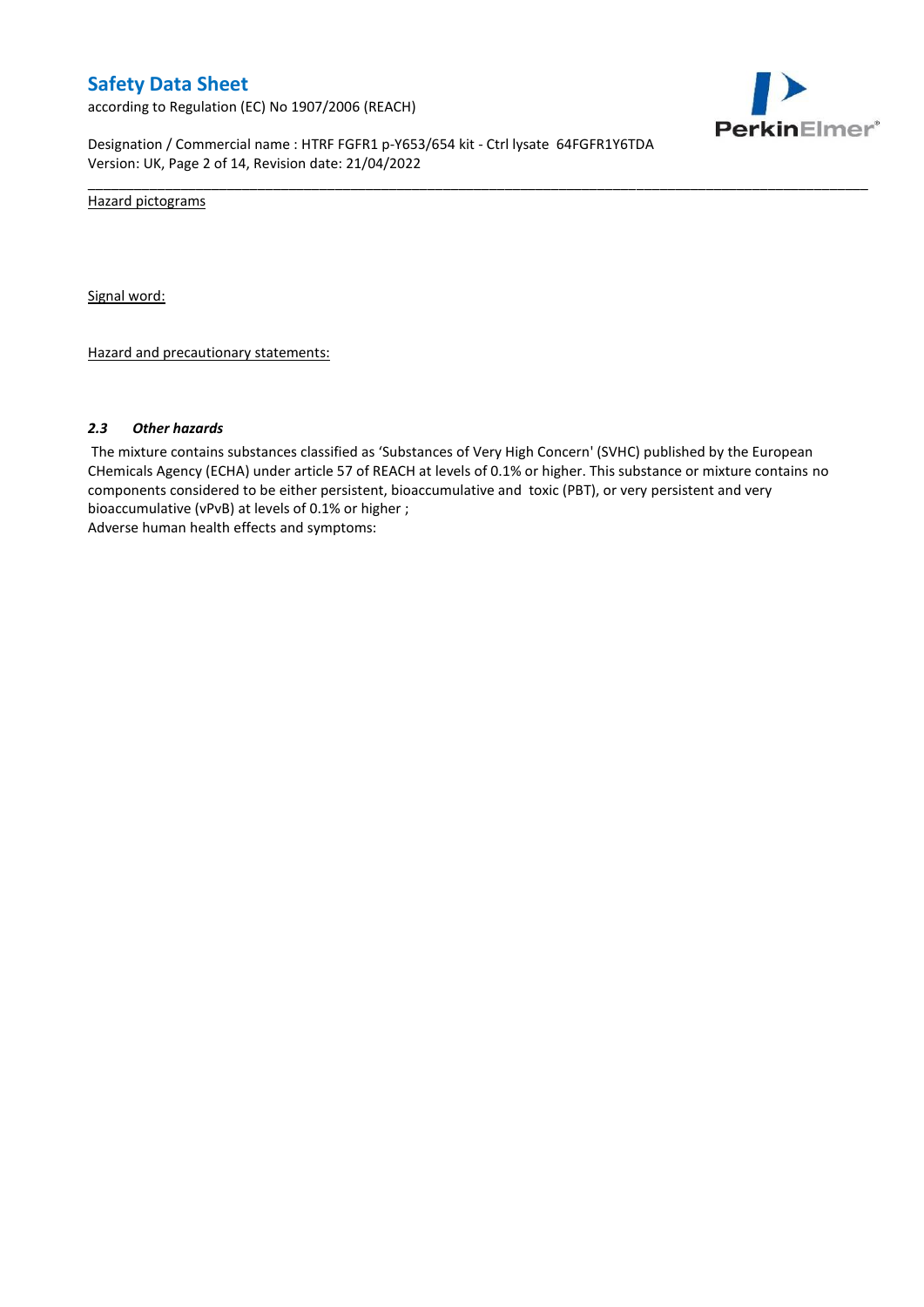according to Regulation (EC) No 1907/2006 (REACH)



Designation / Commercial name : HTRF FGFR1 p-Y653/654 kit - Ctrl lysate 64FGFR1Y6TDA Version: UK, Page 3 of 14, Revision date: 21/04/2022

## **Section 3 : Composition/information on ingredients**

### *3.2 Mixtures*

Hazardous ingredients:

| Substance name                                                                                 | CAS <sub>n</sub> ° | Index n° | EC n°     | <b>Classification according Regulation (EC)</b><br>No. 1272 [CLP]                                                                                                                                                                    | Concentration<br>(%) | <b>SCL</b> | M-factor |
|------------------------------------------------------------------------------------------------|--------------------|----------|-----------|--------------------------------------------------------------------------------------------------------------------------------------------------------------------------------------------------------------------------------------|----------------------|------------|----------|
| $4-(2-$<br>hydroxyethyl)piperazin-1-7365-45-9<br>vlethanesulphonic acid                        |                    |          | 230-907-9 |                                                                                                                                                                                                                                      | $< 3\%$              |            |          |
| Poly(oxy-1,2-ethanediyl),<br>$\alpha$ -[4-(1,1,3,3-<br>tetramethylbutyl)phenyl]-<br>ω-hydroxy- | 9002-93-1          |          |           | Acute toxicity - Acute Tox. 4 - H302 - Oral<br>Hazardous to the aquatic environment -<br>Aquatic Chronic 2 - H411<br>Serious eye damage/eye irritation - Eye<br>Dam. 1 - H318<br>Skin corrosion/irritation - Skin Irrit. 2 -<br>H315 | $< 1\%$              |            |          |

\_\_\_\_\_\_\_\_\_\_\_\_\_\_\_\_\_\_\_\_\_\_\_\_\_\_\_\_\_\_\_\_\_\_\_\_\_\_\_\_\_\_\_\_\_\_\_\_\_\_\_\_\_\_\_\_\_\_\_\_\_\_\_\_\_\_\_\_\_\_\_\_\_\_\_\_\_\_\_\_\_\_\_\_\_\_\_\_\_\_\_\_\_\_\_\_\_\_\_\_\_

Additional information:

Full text of H- and EUH-phrases: see SECTION 16.

## **Section 4 : First aid measures**

#### *4.1 Description of first aid measures*

**General information**:Do not leave affected person unattended. ;

**Following inhalation**: In case of respiratory tract irritation, consult a physician. ;

**Following skin contact**:After contact with skin, wash immediately with water ;

**Following eye contact**:After contact with the eyes, rinse with water with the eyelids open for a sufficient length of time, then consult an ophthalmologist immediately. ;

**Following ingestion**:Do NOT induce vomiting. ;

**Self-protection of the first aider**:

### *4.2 Most important symptoms and effects, both acute and delayed*

Symptoms:No known symptoms to date. ; Effects:

### *4.3 Indication of any immediate medical attention and special treatment needed*

Notes for the doctor:

## **Section 5 : Firefighting measures**

### *5.1 Extinguishing media:*

**Suitable extinguishing media**:This product is not flammable. Use extinguishing agent suitable for type of surrounding fire ;

#### *5.2 Special hazards arising from the substance or mixture*

Hazardous combustion products:/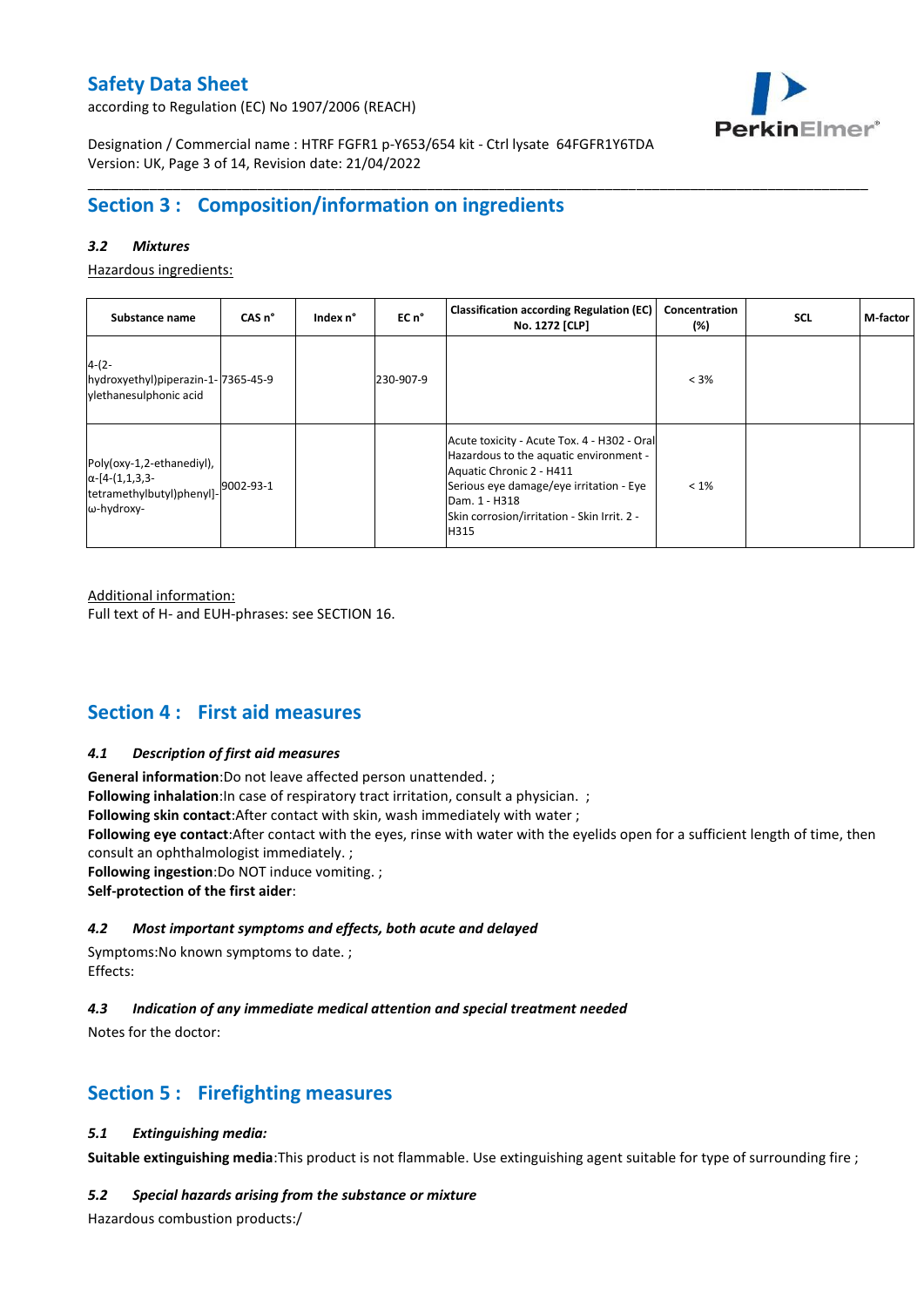according to Regulation (EC) No 1907/2006 (REACH)



Designation / Commercial name : HTRF FGFR1 p-Y653/654 kit - Ctrl lysate 64FGFR1Y6TDA Version: UK, Page 4 of 14, Revision date: 21/04/2022

\_\_\_\_\_\_\_\_\_\_\_\_\_\_\_\_\_\_\_\_\_\_\_\_\_\_\_\_\_\_\_\_\_\_\_\_\_\_\_\_\_\_\_\_\_\_\_\_\_\_\_\_\_\_\_\_\_\_\_\_\_\_\_\_\_\_\_\_\_\_\_\_\_\_\_\_\_\_\_\_\_\_\_\_\_\_\_\_\_\_\_\_\_\_\_\_\_\_\_\_\_

### *5.3 Advice for fire-fighters*

Wear Protective clothing. ;

# **Section 6 : Accidental release measures**

### *6.1 Personal precautions, protective equipment and emergency procedures*

Emergency procedures: Provide adequate ventilation. ;

### *6.2 Environmental precautions*

Do not allow to enter into surface water or drains. ;

### *6.3 Methods and material for containment and cleaning up*

For cleaning up:Suitable material for taking up: Absorbing material, organic ; Other information:

#### *6.4 Reference to other sections*

Additional information:

## **Section 7 : Handling and storage**

### *7.1 Precautions for safe handling*

Protective measures: Advice on safe handling:Avoid contact with skin, eyes and clothes. ; Fire preventions:

Do not eat, drink or smoke in areas where reagents are handled. ; Advice on general occupational hygiene Handle in accordance with good industrial hygiene and safety practice ;

#### *7.2 Conditions for safe storage, including any incompatibilities*

Technical measures and storage conditions: Requirements for storage rooms and vessels:Keep container tightly closed. ; Hints on storage assembly: Materials to avoid: Further information on storage conditions:

#### *7.3 Specific end uses:*

Recommendations on specific end uses: Observe technical data sheet. ;

# **Section 8 : Exposure controls/personal protection**

*8.1 Control parameters*

Preliminary remark: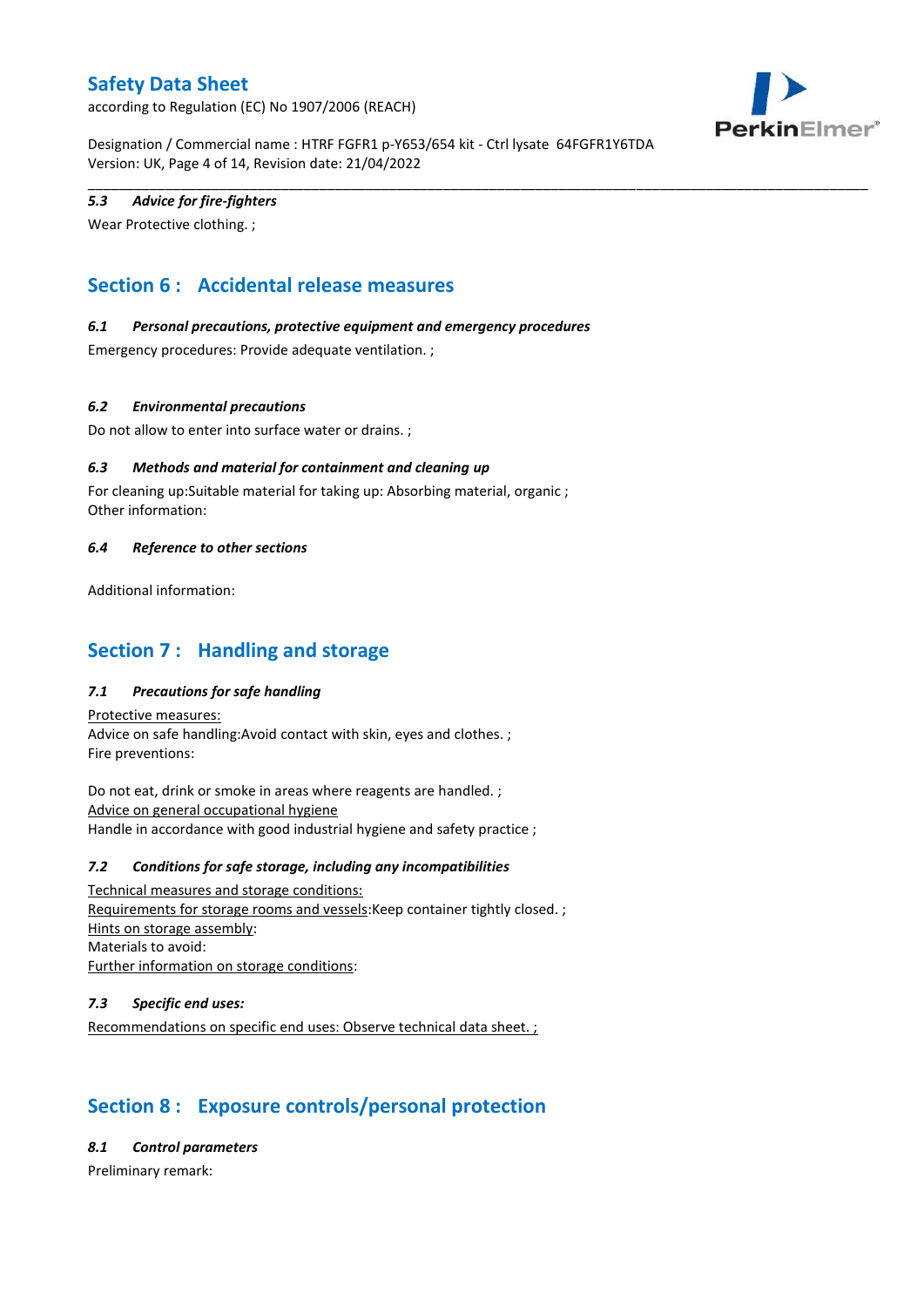according to Regulation (EC) No 1907/2006 (REACH)



Designation / Commercial name : HTRF FGFR1 p-Y653/654 kit - Ctrl lysate 64FGFR1Y6TDA Version: UK, Page 5 of 14, Revision date: 21/04/2022

### 8.1.1 Occupational exposure limits:

• France

| Source:                   |           | Informations relatives à la réglementation VME (France) : ED 984, 07.2012 |               |           |            |           |  |  |  |  |  |  |  |
|---------------------------|-----------|---------------------------------------------------------------------------|---------------|-----------|------------|-----------|--|--|--|--|--|--|--|
| <b>Substance</b>          | EC No.    | CAS-No                                                                    | $VLE$ (mg/m3) | VLE (ppm) | VME(mg/m3) | VME (ppm) |  |  |  |  |  |  |  |
| 7365-45-9 / 230-<br>907-9 | 230-907-9 | 7365-45-9                                                                 |               |           |            |           |  |  |  |  |  |  |  |

\_\_\_\_\_\_\_\_\_\_\_\_\_\_\_\_\_\_\_\_\_\_\_\_\_\_\_\_\_\_\_\_\_\_\_\_\_\_\_\_\_\_\_\_\_\_\_\_\_\_\_\_\_\_\_\_\_\_\_\_\_\_\_\_\_\_\_\_\_\_\_\_\_\_\_\_\_\_\_\_\_\_\_\_\_\_\_\_\_\_\_\_\_\_\_\_\_\_\_\_\_

#### • Spain

| Source:                   | <b>June 2015</b> | Limites de Exposicion Profesional para Agentes Quimicos en Espana<br>Instituto Nacional de Seguridad e Higiene en el Trabajo |                  |              |                  |              |  |  |  |  |  |  |
|---------------------------|------------------|------------------------------------------------------------------------------------------------------------------------------|------------------|--------------|------------------|--------------|--|--|--|--|--|--|
| Substance                 | EC No.           | CAS No                                                                                                                       | $VLA-EC$ (mg/m3) | VLA-EC (ppm) | $VLA-ED$ (mg/m3) | VLA-ED (ppm) |  |  |  |  |  |  |
| 7365-45-9 / 230-<br>907-9 | 230-907-9        | 7365-45-9                                                                                                                    |                  |              |                  |              |  |  |  |  |  |  |

### **•** Germany

| Source:               | TRGS 900, June 2015, BAuA |           |               |           |
|-----------------------|---------------------------|-----------|---------------|-----------|
| <b>Substance</b>      | EC No.                    | CAS No    | $AGW$ (mg/m3) | AGW (ppm) |
| 7365-45-9 / 230-907-9 | 230-907-9                 | 7365-45-9 |               |           |

- Italia
- Greece
- UK
- OSHA (USA)

| Source:              |           |           |                                                                            | Occupational Safety and Health Administration (OSHA) Permissible Exposure Limits (PELS) from 29 CFR 1910.1000 |                                                                      |                                                                        |
|----------------------|-----------|-----------|----------------------------------------------------------------------------|---------------------------------------------------------------------------------------------------------------|----------------------------------------------------------------------|------------------------------------------------------------------------|
| Substance            | EC-No.    | CAS-No    | <b>OSHA Permissible</b><br><b>Exposure Limit (PEL)</b><br>8-hour TWA (ppm) | <b>OSHA Permissible</b><br><b>Exposure Limit (PEL) 8-</b><br>hour TWA (mg/m3)                                 | <b>OSHA Permissible</b><br><b>Exposure Limit (PEL)</b><br>STEL (ppm) | <b>OSHA Permissible</b><br><b>Exposure Limit (PEL)</b><br>STEL (mg/m3) |
| 7365-45-9 / 230-907- | 230-907-9 | 7365-45-9 |                                                                            |                                                                                                               |                                                                      |                                                                        |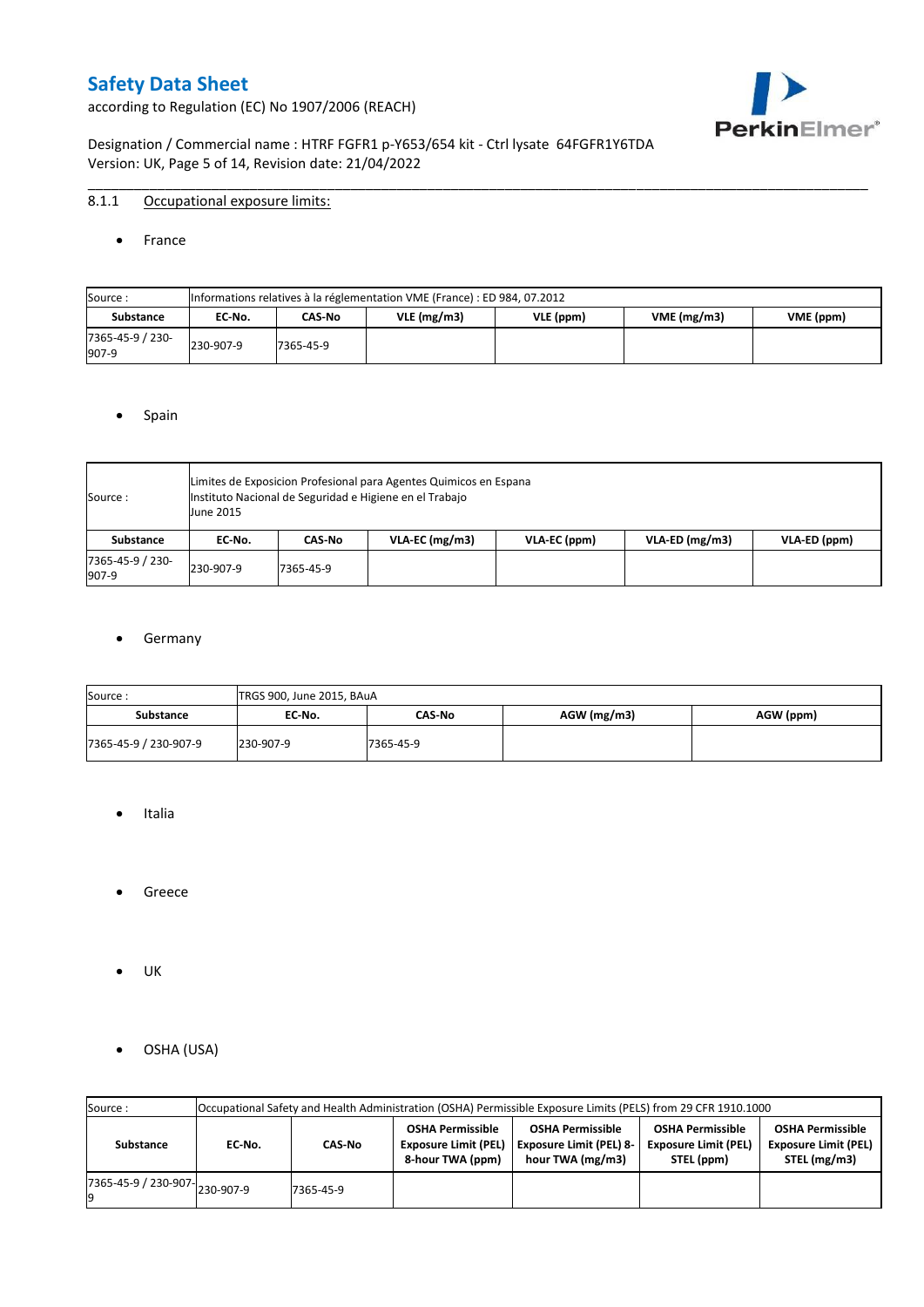

according to Regulation (EC) No 1907/2006 (REACH)

Designation / Commercial name : HTRF FGFR1 p-Y653/654 kit - Ctrl lysate 64FGFR1Y6TDA Version: UK, Page 6 of 14, Revision date: 21/04/2022

### 8.1.2 Biological limit values (Germany):

| List of recommended health-based biological limit values (BLVs) and biological guidance values (BGVs), June 2014<br>Source: |           |           |               |           |  |  |  |  |
|-----------------------------------------------------------------------------------------------------------------------------|-----------|-----------|---------------|-----------|--|--|--|--|
| Substance                                                                                                                   | EC No.    | CAS-No    | $BLV$ (mg/m3) | BLV (ppm) |  |  |  |  |
| 7365-45-9 / 230-907-9                                                                                                       | 230-907-9 | 7365-45-9 |               |           |  |  |  |  |

\_\_\_\_\_\_\_\_\_\_\_\_\_\_\_\_\_\_\_\_\_\_\_\_\_\_\_\_\_\_\_\_\_\_\_\_\_\_\_\_\_\_\_\_\_\_\_\_\_\_\_\_\_\_\_\_\_\_\_\_\_\_\_\_\_\_\_\_\_\_\_\_\_\_\_\_\_\_\_\_\_\_\_\_\_\_\_\_\_\_\_\_\_\_\_\_\_\_\_\_\_

### 8.1.3 Exposure limits at intended use (Germany):

| Source:               | TRGS 903, November 2015, BAuA |           |             |           |
|-----------------------|-------------------------------|-----------|-------------|-----------|
| <b>Substance</b>      | EC No.                        | CAS-No    | BGW (mg/m3) | BGW (ppm) |
| 7365-45-9 / 230-907-9 | 230-907-9                     | 7365-45-9 |             |           |

## 8.1.4 DNEL/PNEC-values:

• DNEL worker

| Source:                  |                     | <b>IGESTIS</b> - substance database |                                                 |                                                          |                                                          |                                                  |                                                       |                                                        |                                                             |
|--------------------------|---------------------|-------------------------------------|-------------------------------------------------|----------------------------------------------------------|----------------------------------------------------------|--------------------------------------------------|-------------------------------------------------------|--------------------------------------------------------|-------------------------------------------------------------|
| Substance                | EC No.              | <b>CAS-No</b>                       | Acute - dermal,<br>local effects<br>(mg/kg/day) | Long-term $-$<br>dermal, local<br>effects<br>(mg/kg/day) | Long-term-<br>dermal.<br>systemic effects<br>(mg/kg/day) | Acute –<br>linhalation. local<br>effects (mg/m3) | Acute -<br>inhalation.<br>systemic effects<br>(mg/m3) | Long-term $-$<br>linhalation. local<br>effects (mg/m3) | Long-term $-$<br>inhalation.<br>systemic effects<br>(mg/m3) |
| 7365-45-9 /<br>230-907-9 | 230-907-9 7365-45-9 |                                     |                                                 |                                                          |                                                          |                                                  | 23.5-23.5                                             |                                                        |                                                             |

#### DNEL consumer

| Source:                  |        | <b>IGESTIS – substance database</b> |                                                 |                                                          |                                                          |                                                  |                                                       |                                                        |                                                             |
|--------------------------|--------|-------------------------------------|-------------------------------------------------|----------------------------------------------------------|----------------------------------------------------------|--------------------------------------------------|-------------------------------------------------------|--------------------------------------------------------|-------------------------------------------------------------|
| Substance                | EC No. | CAS No                              | Acute - dermal.<br>local effects<br>(mg/kg/day) | Long-term $-$<br>dermal, local<br>effects<br>(mg/kg/day) | Long-term-<br>dermal,<br>systemic effects<br>(mg/kg/day) | Acute –<br>linhalation. local<br>effects (mg/m3) | Acute -<br>inhalation.<br>systemic effects<br>(mg/m3) | $Long-term -$<br>linhalation. local<br>effects (mg/m3) | Long-term $-$<br>inhalation.<br>svstemic effects<br>(mg/m3) |
| 7365-45-9 /<br>230-907-9 |        | 230-907-9 7365-45-9                 |                                                 |                                                          |                                                          |                                                  |                                                       |                                                        |                                                             |

DNEL remark:

• PNEC

| Source:          | <b>INERIS</b>                  |               |                                                                                                                    |  |              |  |                      |  |            |                      |              |  |
|------------------|--------------------------------|---------------|--------------------------------------------------------------------------------------------------------------------|--|--------------|--|----------------------|--|------------|----------------------|--------------|--|
|                  |                                |               |                                                                                                                    |  | PNEC AQUATIC |  |                      |  |            | <b>PNEC Sediment</b> |              |  |
| <b>Substance</b> |                                | <b>CAS No</b> | freshwater                                                                                                         |  | marine water |  | intermittent release |  | freshwater |                      | marine water |  |
|                  | EC-No.                         |               | [(mg/L)  (mg/kg)  (ppm)  (mg/L)  (mg/kg)  (ppm)  (mg/L)  (mg/kg)  (ppm)  (mg/L) (mg/kg) (ppm) (mg/L) (mg/kg) (ppm) |  |              |  |                      |  |            |                      |              |  |
| 7365-45-9        | / 230-907- 230-907-9 7365-45-9 |               |                                                                                                                    |  |              |  |                      |  |            |                      |              |  |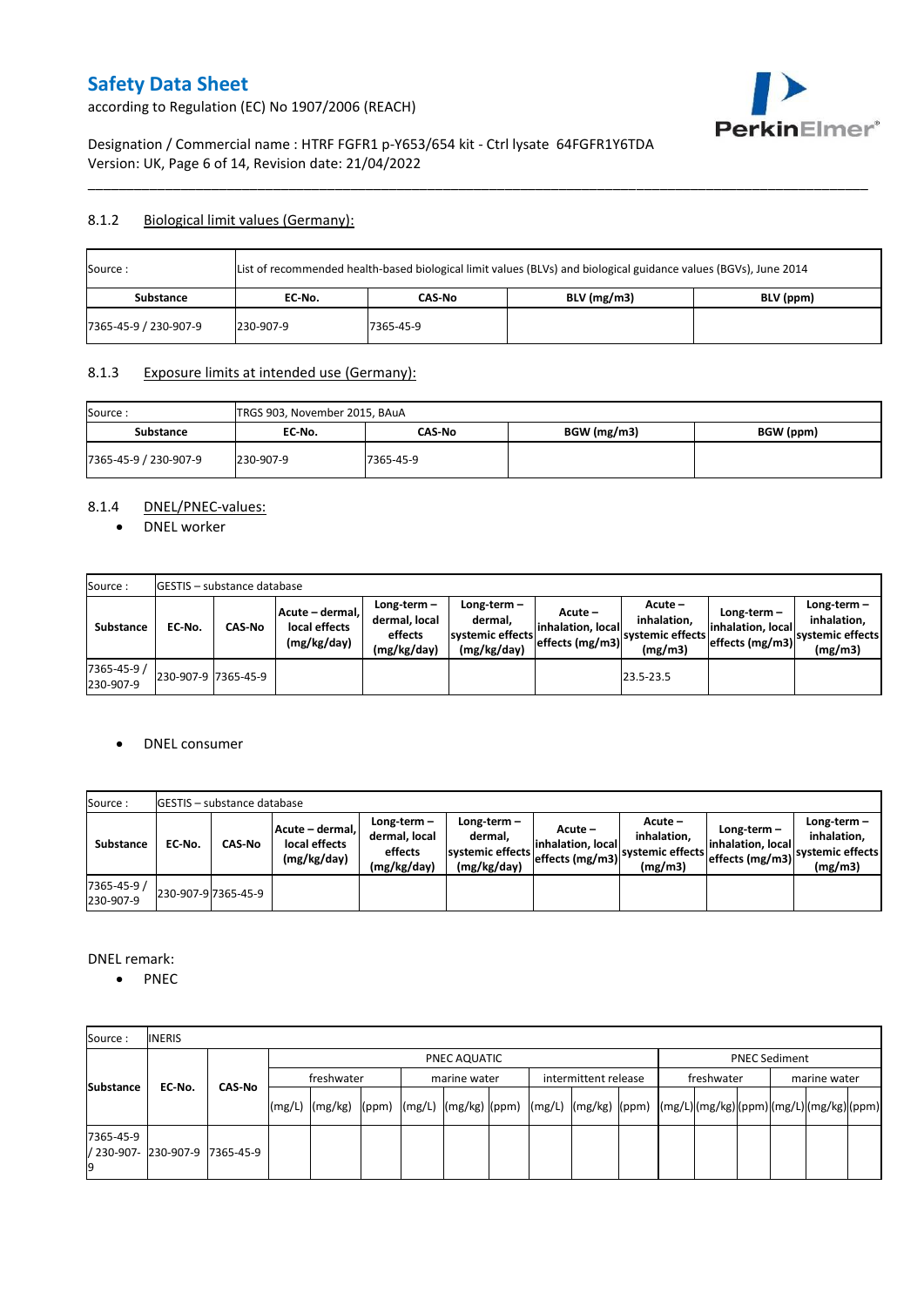

according to Regulation (EC) No 1907/2006 (REACH)

Designation / Commercial name : HTRF FGFR1 p-Y653/654 kit - Ctrl lysate 64FGFR1Y6TDA Version: UK, Page 7 of 14, Revision date: 21/04/2022

| Source:                 | <b>INERIS</b> |               |                  |         |       |                                |         |       |          |         |       |                             |         |       |
|-------------------------|---------------|---------------|------------------|---------|-------|--------------------------------|---------|-------|----------|---------|-------|-----------------------------|---------|-------|
|                         |               |               | Others           |         |       |                                |         |       |          |         |       |                             |         |       |
| <b>Substance</b>        | EC-No.        | <b>CAS-No</b> | <b>PNEC soil</b> |         |       | PNEC sewage treatment<br>plant |         |       | PNEC air |         |       | PNEC secondary<br>poisoning |         |       |
|                         |               |               | (mg/L)           | (mg/kg) | (ppm) | (mg/L)                         | (mg/kg) | (ppm) | (mg/L)   | (mg/kg) | (ppm) | (mg/L)                      | (mg/kg) | (ppm) |
| 7365-45-9/<br>230-907-9 | 230-907-9     | 7365-45-9     |                  |         |       |                                |         |       |          |         |       |                             |         |       |

PNEC remark:

Control parameters remark:

### *8.2 Exposure controls*

- 8.2.1 Appropriate engineering controls:
- 8.2.2 Personal protective equipment:

**Eye / Face protection**: Safety glasses with side-shields ;

**Skin protection**:Gloves ;

**Respiratory protection**:Ensure adequate ventilation ;

**Thermal hazards**:

8.2.3 Environmental exposure controls:

# **Section 9 : Physical and chemical properties**

### *9.1 Information on basic physical and chemical properties*

| Appearance |
|------------|
|------------|

| <b>Appearance</b>                                      |            |
|--------------------------------------------------------|------------|
| Physical state                                         | Liquid     |
| Colour<br>the control of the control of the control of | Colorless: |
| Odour                                                  |            |
| Odour threshold (ppm)                                  |            |

|                                                            |                                       | Value | Concentration<br>(mol/L) | Method | Temperature (°C) | Pressure (kPa) | Remark |
|------------------------------------------------------------|---------------------------------------|-------|--------------------------|--------|------------------|----------------|--------|
| pH                                                         |                                       |       |                          |        |                  |                |        |
| Melting point (°C)                                         |                                       |       |                          |        |                  |                |        |
| Freezing point (°C)                                        |                                       |       |                          |        |                  |                |        |
| Initial boiling point/boiling range (°C)                   |                                       |       |                          |        |                  |                |        |
| Flash point (°C)                                           |                                       |       |                          |        |                  |                |        |
| Evaporation rate (kg/m <sup>2</sup> /h)                    |                                       |       |                          |        |                  |                |        |
| Flammability (type:) (%)                                   |                                       |       |                          |        |                  |                |        |
| Upper/lower<br>flammability or explosive                   | Upper explosive limit<br>(%)          |       |                          |        |                  |                |        |
| limits                                                     | Lower explosive limit (%)             |       |                          |        |                  |                |        |
| Vapour pressure (kPa)                                      |                                       |       |                          |        |                  |                |        |
| Vapour density (g/cm <sup>3</sup> )                        |                                       |       |                          |        |                  |                |        |
|                                                            | Density (g/cm <sup>3</sup> )          |       |                          |        |                  |                |        |
| Densities                                                  | Relative density (g/cm <sup>3</sup> ) |       |                          |        |                  |                |        |
|                                                            | Bulk density (g/cm <sup>3</sup> )     |       |                          |        |                  |                |        |
|                                                            | Critical density (g/cm <sup>3</sup> ) |       |                          |        |                  |                |        |
| Solubility (Type: ) (g/L)                                  |                                       |       |                          |        |                  |                |        |
| Partition coefficient (log Pow)<br>n-octanol/water at pH : |                                       |       |                          |        |                  |                |        |
| Auto-ignition temperature (°C)                             |                                       |       |                          |        |                  |                |        |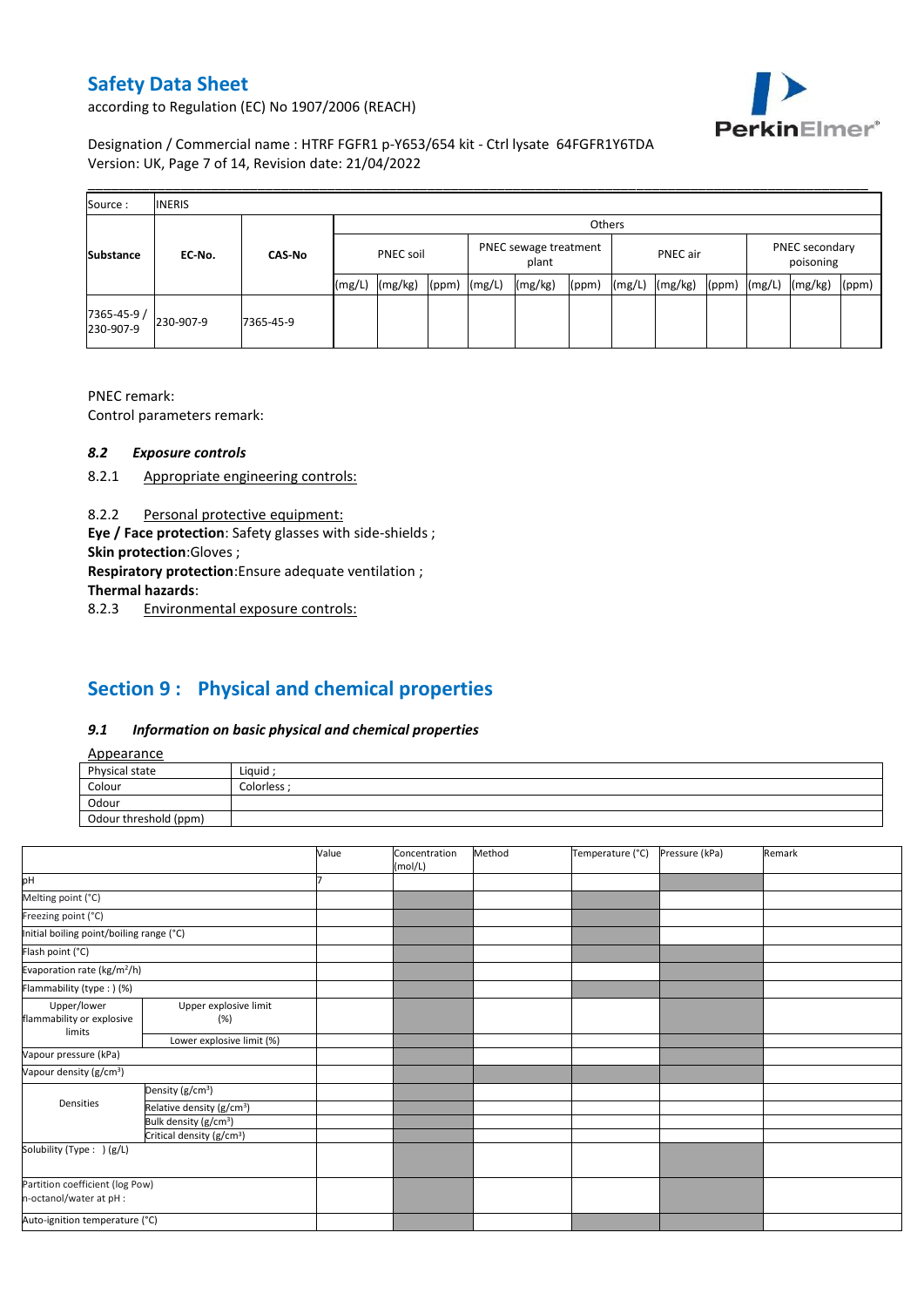

according to Regulation (EC) No 1907/2006 (REACH)

### Designation / Commercial name : HTRF FGFR1 p-Y653/654 kit - Ctrl lysate 64FGFR1Y6TDA Version: UK, Page 8 of 14, Revision date: 21/04/2022

| Decomposition temperature (°C)<br>Decomposition energy : kJ |                                           |  |  |  |
|-------------------------------------------------------------|-------------------------------------------|--|--|--|
| Viscosity                                                   | Viscosity, dynamic (poiseuille)           |  |  |  |
|                                                             | Viscosity, cinematic (cm <sup>3</sup> /s) |  |  |  |
| Oxidising properties                                        |                                           |  |  |  |
| <b>Explosive properties</b>                                 |                                           |  |  |  |

### *9.2 Other information:*

No other relevant data available

## **Section 10 : Stability and reactivity**

- *10.1 Reactivity* This material is considered to be non-reactive under normal use conditions. ;
- *10.2 Chemical stability*
- *10.3 Possibility of hazardous reactions*
- *10.4 Conditions to avoid:*
- *10.5 Incompatible materials:*
- *10.6 Hazardous decomposition products:*

Does not decompose when used for intended uses. ;

## **Section 11 : Toxicological information**

Toxicokinetics, metabolism and distribution

### *11.1 Information on toxicological effects*

**Substances** 

**Acute toxicity**

Animal data: Acute oral toxicity:

| Substance name | LD50<br>(mg/kg) | <b>Species</b> | Method | Symptoms / delayed effects | Remark |
|----------------|-----------------|----------------|--------|----------------------------|--------|
| 9002-93-1      | 1800-1800       | Rat            |        |                            |        |

Acute dermal toxicity:

Acute inhalative toxicity:

Practical experience / human evidence: Assessment / Classification: General Remark: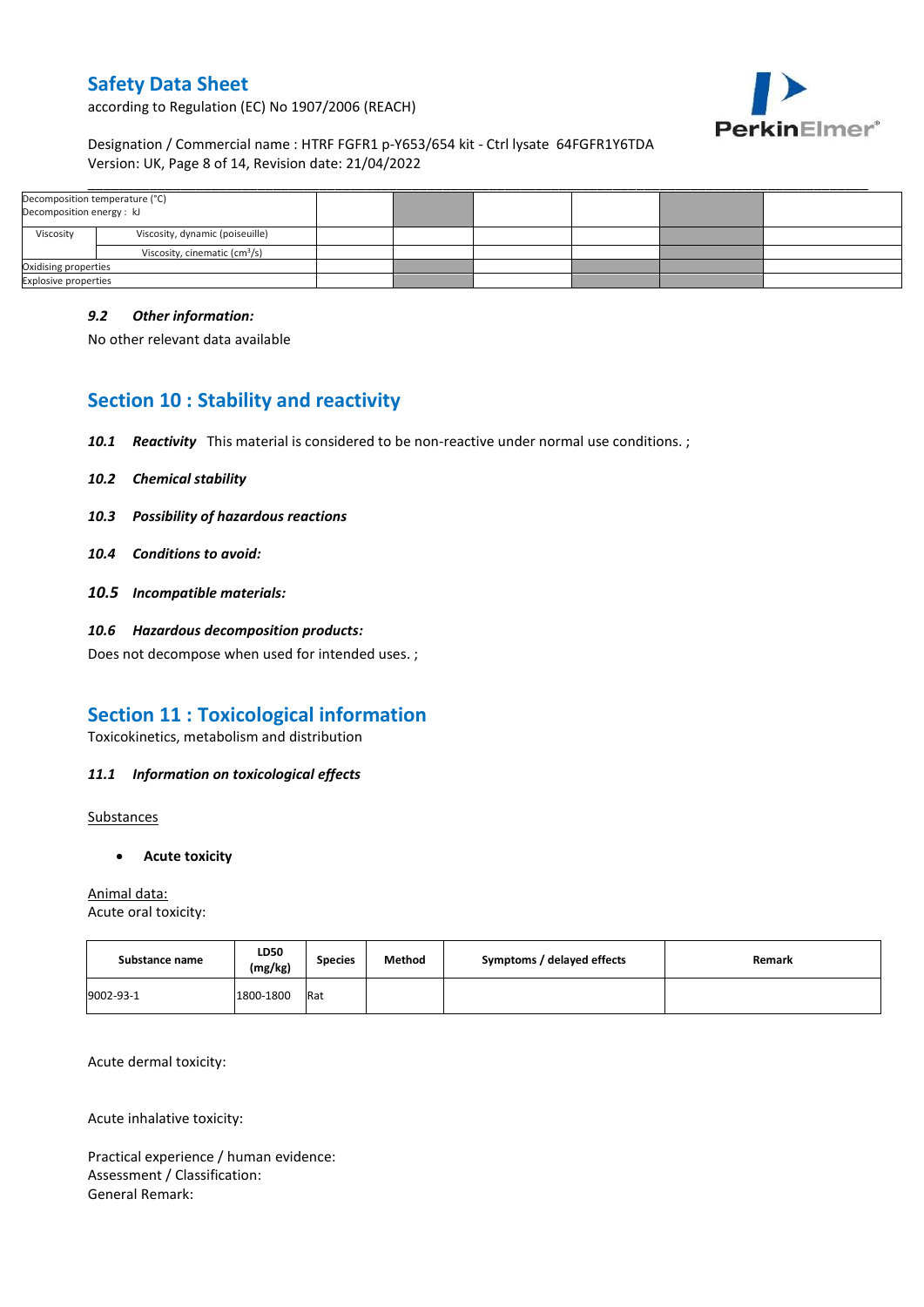according to Regulation (EC) No 1907/2006 (REACH)



Designation / Commercial name : HTRF FGFR1 p-Y653/654 kit - Ctrl lysate 64FGFR1Y6TDA Version: UK, Page 9 of 14, Revision date: 21/04/2022

#### **•** Skin corrosion/irritation

Animal data:

| Substance name | <b>Species</b> | Method | Exposure time | evaluation<br>$\sim$ | Score | Remark |
|----------------|----------------|--------|---------------|----------------------|-------|--------|
| 9002-93        |                |        |               |                      |       |        |

\_\_\_\_\_\_\_\_\_\_\_\_\_\_\_\_\_\_\_\_\_\_\_\_\_\_\_\_\_\_\_\_\_\_\_\_\_\_\_\_\_\_\_\_\_\_\_\_\_\_\_\_\_\_\_\_\_\_\_\_\_\_\_\_\_\_\_\_\_\_\_\_\_\_\_\_\_\_\_\_\_\_\_\_\_\_\_\_\_\_\_\_\_\_\_\_\_\_\_\_\_

In-vitro skin test method: In-vitro skin test result: Assessment / Classification:

#### **Eye damage/irritation**

Animal data:

| : name<br>substance | <b>Species</b> | $ -$<br>Method | <b>Exposure time</b> | Result/evaluation | Score | Remark |
|---------------------|----------------|----------------|----------------------|-------------------|-------|--------|
| 9002-93-1           | .<br>Rabbit    |                |                      | irritation        |       |        |

In vitro eye test method: In vitro eye test result: Assessment / Classification:

#### **CMR effects (carcinogenity, mutagenicity and toxicity for reproduction)**

o Germ cell mutagenicity:

Animal data:

Assessment / Classification:

o Carcinogenicity

Practical experience / human evidence: Animal data:

Other information: Assessment / Classification:

o Reproductive toxicity

Practical experience / human evidence: Animal data:

Other information: Assessment / Classification:

Overall assessment on CMR properties:

- **Specific target organ toxicity (single exposure)**
	- o STOT SE 1 and 2

Animal data:

Other information: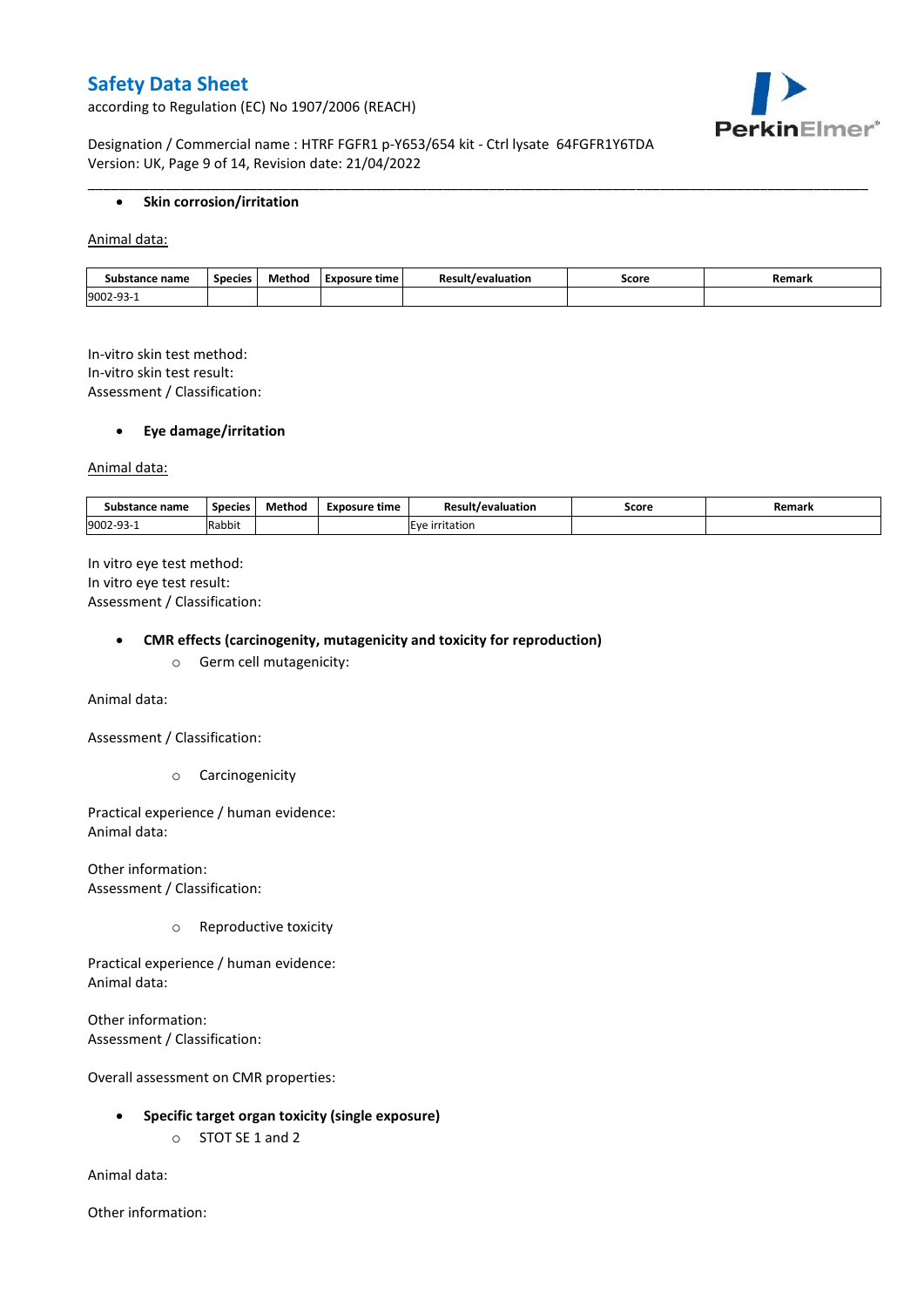according to Regulation (EC) No 1907/2006 (REACH)



Designation / Commercial name : HTRF FGFR1 p-Y653/654 kit - Ctrl lysate 64FGFR1Y6TDA Version: UK, Page 10 of 14, Revision date: 21/04/2022

\_\_\_\_\_\_\_\_\_\_\_\_\_\_\_\_\_\_\_\_\_\_\_\_\_\_\_\_\_\_\_\_\_\_\_\_\_\_\_\_\_\_\_\_\_\_\_\_\_\_\_\_\_\_\_\_\_\_\_\_\_\_\_\_\_\_\_\_\_\_\_\_\_\_\_\_\_\_\_\_\_\_\_\_\_\_\_\_\_\_\_\_\_\_\_\_\_\_\_\_\_

o STOT SE 3

Practical experience / human evidence:

Other information: Assessment / Classification:

#### **Specific target organ toxicity (repeated exposure)**

Practical experience / human evidence: Animal data:

Assessment / Classification: Other information

**Aspiration hazard**

Practical experience / human evidence: Experimental data: viscosity data: see SECTION 9. Assessment / Classification: Remark:

11.1.1 Mixtures No toxicological information is available for the mixture itself

## **Section 12 : Ecological information**

In case that test data regarding one endpoint/differentiation exist for the mixture itself, the classification is carried out according to the substance criteria (excluding biodegradation and bioaccumulation). If no test data exist, the criteria for mixture classification has to be used (calculation method) in this case the toxicological data of the ingredients are shown.

#### *12.1 Aquatic toxicity:*

Acute (short-term) fish toxicity

| Source:          |        | Informations relatives à la réglementation VME (France) : ED 984, 07.2012 |                       |                       |                  |                                                  |                              |        |        |                       |  |  |  |  |
|------------------|--------|---------------------------------------------------------------------------|-----------------------|-----------------------|------------------|--------------------------------------------------|------------------------------|--------|--------|-----------------------|--|--|--|--|
| <b>Substance</b> | EC-No. | <b>CAS-No</b>                                                             | <b>LC50</b><br>(mg/L) | <b>EC50</b><br>(mg/L) | Test<br>duration | <b>Species</b>                                   | Result/<br><b>Evaluation</b> | Method | Remark | <b>General Remark</b> |  |  |  |  |
| 9002-93-1        |        | 9002-93-1                                                                 | 8,9                   |                       |                  | Pimephales<br>96 promelas<br>(fathead<br>minnow) |                              |        |        |                       |  |  |  |  |

Chronic (long-term) fish toxicity

| Source:          | Informations relatives à la réglementation VME (France) : ED 984, 07.2012 |                                                                                                    |  |  |  |  |  |  |  |  |  |  |
|------------------|---------------------------------------------------------------------------|----------------------------------------------------------------------------------------------------|--|--|--|--|--|--|--|--|--|--|
| <b>Substance</b> | EC No.                                                                    | NOEC (mg/L) Test duration<br>Method<br><b>CAS-No</b><br><b>General Remark</b><br>Species<br>Remark |  |  |  |  |  |  |  |  |  |  |
| 9002-93-1        |                                                                           | 9002-93-1                                                                                          |  |  |  |  |  |  |  |  |  |  |

#### Acute (short-term) toxicity to crustacea

Source : Informations relatives à la réglementation VME (France) : ED 984, 07.2012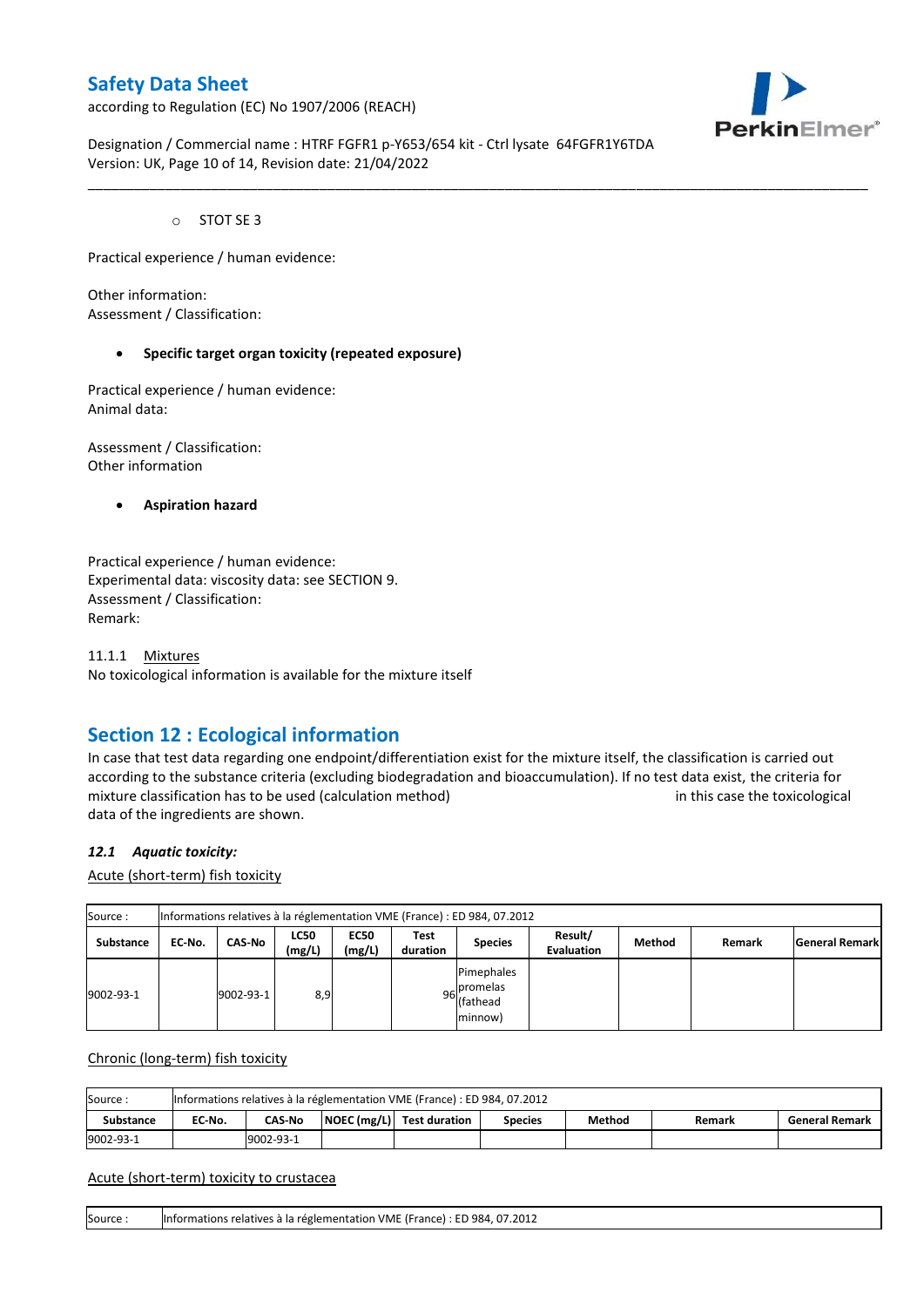

according to Regulation (EC) No 1907/2006 (REACH)

### Designation / Commercial name : HTRF FGFR1 p-Y653/654 kit - Ctrl lysate 64FGFR1Y6TDA Version: UK, Page 11 of 14, Revision date: 21/04/2022

| Substance | EC-No. | <b>CAS-No</b> | <b>EC50</b><br>(mg/L) | <b>Test duration</b> | <b>Species</b> | Result/<br><b>Evaluation</b> | Method | Remark | l General Remark l |
|-----------|--------|---------------|-----------------------|----------------------|----------------|------------------------------|--------|--------|--------------------|
| 9002-93-1 |        | 9002-93-1     | 26                    | 48                   |                |                              |        |        |                    |

### Chronic (long-term) toxicity to crustacea

| Source:   | Informations relatives à la réglementation VME (France) : ED 984, 07.2012 |                                                                                                             |  |  |  |  |  |  |  |  |  |  |
|-----------|---------------------------------------------------------------------------|-------------------------------------------------------------------------------------------------------------|--|--|--|--|--|--|--|--|--|--|
| Substance | EC-No.                                                                    | NOEC (mg/L)   Test duration<br>Method<br><b>CAS-No</b><br><b>General Remark</b><br><b>Species</b><br>Remark |  |  |  |  |  |  |  |  |  |  |
| 9002-93-1 |                                                                           | 9002-93-1                                                                                                   |  |  |  |  |  |  |  |  |  |  |

### Acute (short-term) toxicity to algae and cyanobacteria

| Source:   | Informations relatives à la réglementation VME (France) : ED 984, 07.2012 |           |  |                           |                |                              |        |        |                    |  |  |  |
|-----------|---------------------------------------------------------------------------|-----------|--|---------------------------|----------------|------------------------------|--------|--------|--------------------|--|--|--|
| Substance | EC No.                                                                    | CAS-No    |  | EC50 (mg/L) Test duration | <b>Species</b> | Result/<br><b>Evaluation</b> | Method | Remark | l General Remark l |  |  |  |
| 9002-93-1 |                                                                           | 9002-93-1 |  |                           |                |                              |        |        |                    |  |  |  |

### Toxicity to microorganisms and other aquatic plants / organisms

| Source:   | Informations relatives à la réglementation VME (France) : ED 984, 07.2012 |           |               |                |        |        |                       |  |  |
|-----------|---------------------------------------------------------------------------|-----------|---------------|----------------|--------|--------|-----------------------|--|--|
| Substance | EC-No.                                                                    | CAS-No    | $EC50$ (mg/L) | <b>Species</b> | Method | Remark | <b>General Remark</b> |  |  |
| 9002-93-1 |                                                                           | 9002-93-1 |               |                |        |        |                       |  |  |

Assessment / Classification:

### *12.2 Persistence and degradability*

Biodegradation:

| Source:   | Informations relatives à la réglementation VME (France) : ED 984, 07.2012 |           |                 |                                    |                            |        |                                                                                      |  |  |
|-----------|---------------------------------------------------------------------------|-----------|-----------------|------------------------------------|----------------------------|--------|--------------------------------------------------------------------------------------|--|--|
| Substance | EC No.                                                                    | CAS-No    | <b>Inoculum</b> | <b>Biodegradation</b><br>parameter | Degradation<br>rate $(\%)$ | Method | Remark                                                                               |  |  |
| 9002-93-1 |                                                                           | 9002-93-1 |                 | BOD (% of COD).                    | 36-36                      |        | In accordance with the required<br>stability the product is poorly<br>biodegradable. |  |  |

### Abiotic Degradation:

| Source:   |        |               |                                            |                                   |      |    |        |        |
|-----------|--------|---------------|--------------------------------------------|-----------------------------------|------|----|--------|--------|
| Substance | EC-No. | <b>CAS-No</b> | <b>Abiotic</b><br>degradation test<br>type | Half-life time Temperature<br>(j) | (°C) | рH | Method | Remark |
| 9002-93-1 |        | 9002-93-1     |                                            |                                   |      |    |        |        |

Assessment / Classification:

## *12.3 Bioaccumulative potential*

Bioconcentration factor (BCF):

Ē

| Source:          |        |               |                |               |        |        |
|------------------|--------|---------------|----------------|---------------|--------|--------|
| <b>Substance</b> | EC No. | <b>CAS-No</b> | <b>Species</b> | <b>Result</b> | Method | Remark |
| 9002-93-1        |        | 9002-93-1     |                |               |        |        |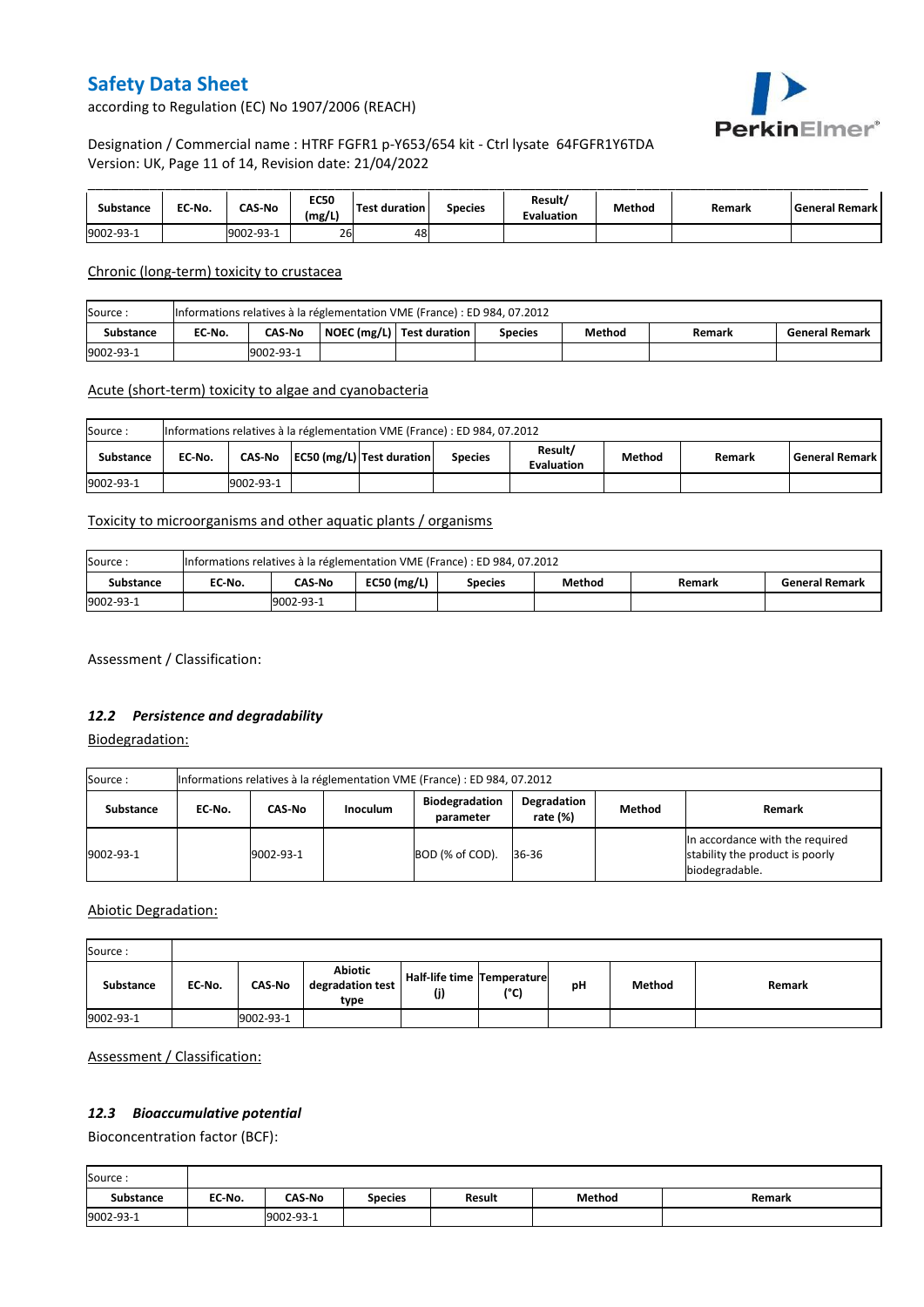PerkinElmer®

according to Regulation (EC) No 1907/2006 (REACH)

Designation / Commercial name : HTRF FGFR1 p-Y653/654 kit - Ctrl lysate 64FGFR1Y6TDA Version: UK, Page 12 of 14, Revision date: 21/04/2022

#### *12.4 Mobility in soil*

| Source:   |       |                 |                     |                          |                                        |         |                                         |                                            |                                                 |        |        |
|-----------|-------|-----------------|---------------------|--------------------------|----------------------------------------|---------|-----------------------------------------|--------------------------------------------|-------------------------------------------------|--------|--------|
| Substance | EC n° |                 | CAS n° Distribution | <b>Transport</b><br>type | Henry's law<br>constant<br>(Pa.m3/mol) | Log KOC | <b>Half-life</b><br>time in<br>soil (j) | Half-life<br>time in<br>fresh<br>water (j) | <b>Half-life</b><br>time in<br>sea water<br>(j) | Method | Remark |
| 9002-93-1 |       | 9002-<br>$93-1$ |                     |                          |                                        |         |                                         |                                            |                                                 |        |        |

\_\_\_\_\_\_\_\_\_\_\_\_\_\_\_\_\_\_\_\_\_\_\_\_\_\_\_\_\_\_\_\_\_\_\_\_\_\_\_\_\_\_\_\_\_\_\_\_\_\_\_\_\_\_\_\_\_\_\_\_\_\_\_\_\_\_\_\_\_\_\_\_\_\_\_\_\_\_\_\_\_\_\_\_\_\_\_\_\_\_\_\_\_\_\_\_\_\_\_\_\_

#### *12.5 Results of PBT and vPvB assessment*

#### *12.6 Other adverse effects:*

Additional ecotoxicological information:

## **Section 13 : Disposal considerations**

#### *13.1 Waste treatment methods*

Waste treatment options:Dispose of waste according to applicable legislation. ;

## **Section 14 : Transport information**

| <u>ADR/RID/AND/IMDG/IATA</u> |  |
|------------------------------|--|
| UN No.                       |  |
| UN Proper shipping name      |  |
| Transport hazard class(es)   |  |
| Hazard label(s)              |  |
|                              |  |
| Packing group                |  |

#### *Transport in bulk according to Annex II of MARPOL 73/78 and the IBC Code*

| Land transport (ADR/RID)                                             |                                               |
|----------------------------------------------------------------------|-----------------------------------------------|
| Classification code ADR:                                             | Special Provisions for ADR/RID:               |
| Limited quantities for ADR/RID:                                      | Excepted Quantities for ADR/RID:              |
| Packing Instructions for ADR/RID:                                    | Special packing provisions for ADR/RID:       |
| Mixed packing provisions:                                            |                                               |
| Portable tanks and bulk containers Instructions:                     |                                               |
| Portable tanks and bulk containers Special Provisions:               |                                               |
| <b>ADR Tank Code:</b>                                                | ADR Tank special provisions:                  |
| Vehicle for tank carriage:                                           |                                               |
| Special provisions for carriage Packages:                            |                                               |
| Special provisions for carriage Bulk:                                |                                               |
| Special provisions for carriage for loading, unloading and handling: |                                               |
| Special Provisions for carriage Operation:                           |                                               |
| Hazard identification No:                                            | Transport category (Tunnel restriction code): |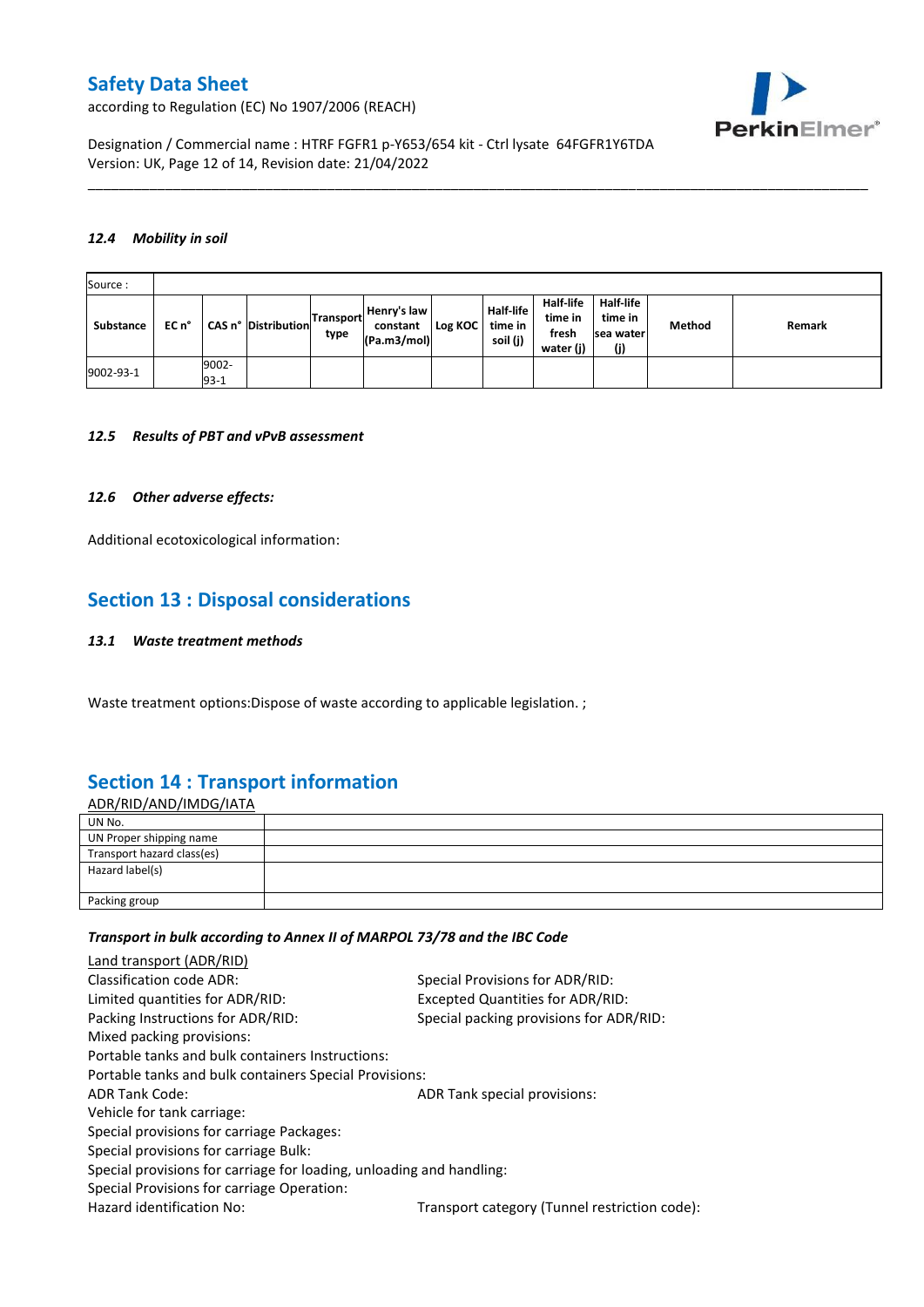according to Regulation (EC) No 1907/2006 (REACH)



Designation / Commercial name : HTRF FGFR1 p-Y653/654 kit - Ctrl lysate 64FGFR1Y6TDA Version: UK, Page 13 of 14, Revision date: 21/04/2022

\_\_\_\_\_\_\_\_\_\_\_\_\_\_\_\_\_\_\_\_\_\_\_\_\_\_\_\_\_\_\_\_\_\_\_\_\_\_\_\_\_\_\_\_\_\_\_\_\_\_\_\_\_\_\_\_\_\_\_\_\_\_\_\_\_\_\_\_\_\_\_\_\_\_\_\_\_\_\_\_\_\_\_\_\_\_\_\_\_\_\_\_\_\_\_\_\_\_\_\_\_

| Sea transport (IMDG)                                                   |                                           |
|------------------------------------------------------------------------|-------------------------------------------|
| Marine Pollutant:                                                      | Subsidiary risk(s) for IMDG:              |
| Packing provisions for IMDG:                                           | Limited quantities for IMDG:              |
| Packing instructions for IMDG:                                         | <b>IBC</b> Instructions:                  |
| <b>IBC Provisions:</b>                                                 | <b>IMO tank instructions:</b>             |
| UN tank instructions:                                                  | Tanks and bulk Provisions:                |
| EmS:                                                                   | Stowage and segregation for IMDG:         |
| Properties and observations:                                           |                                           |
|                                                                        |                                           |
| Inland waterway transport (ADN)                                        |                                           |
| <b>Classification Code ADN:</b>                                        | <b>Special Provisions ADN:</b>            |
| Limited quantities ADN:                                                | <b>Excepted quantities ADN:</b>           |
| Carriage permitted:                                                    | Equipment required:                       |
| Provisions concerning loading and unloading:                           | Provisions concerning carriage:           |
| Number of blue cones/lights:                                           | Remark:                                   |
|                                                                        |                                           |
| Air transport (ICAO-TI / IATA-DGR)                                     |                                           |
| Subsidiary risk for IATA:                                              | Excepted quantity for IATA:               |
| Passenger and Cargo Aircraft Limited Quantities Packing Instructions:  |                                           |
| Passenger and Cargo Aircraft Limited Quantities Maximal Net Quantity : |                                           |
| Passenger and Cargo Aircraft Packaging Instructions :                  |                                           |
| Passenger and Cargo Aircraft Maximal Net Quantity :                    |                                           |
| Cargo Aircraft only Packaging Instructions :                           | Cargo Aircraft only Maximal Net Quantity: |
| ERG code:                                                              | Special Provisions for IATA:              |
|                                                                        |                                           |

# **Section 15 : Regulatory information**

*15.1 Safety, health and environmental regulations/legislation specific for the substance or mixture* EU regulations

Authorisations and/or restrictions on use:

Authorisations: 9002-93-1 Restrictions on use: SVHC :9002-93-1

- Other EU regulations:
- Directive 2010/75/EC on industrial emissions

Not relevant

National regulations

### *15.2 Chemical Safety Assessment:*

For this mixture, no chemical safety assessment has been carried out